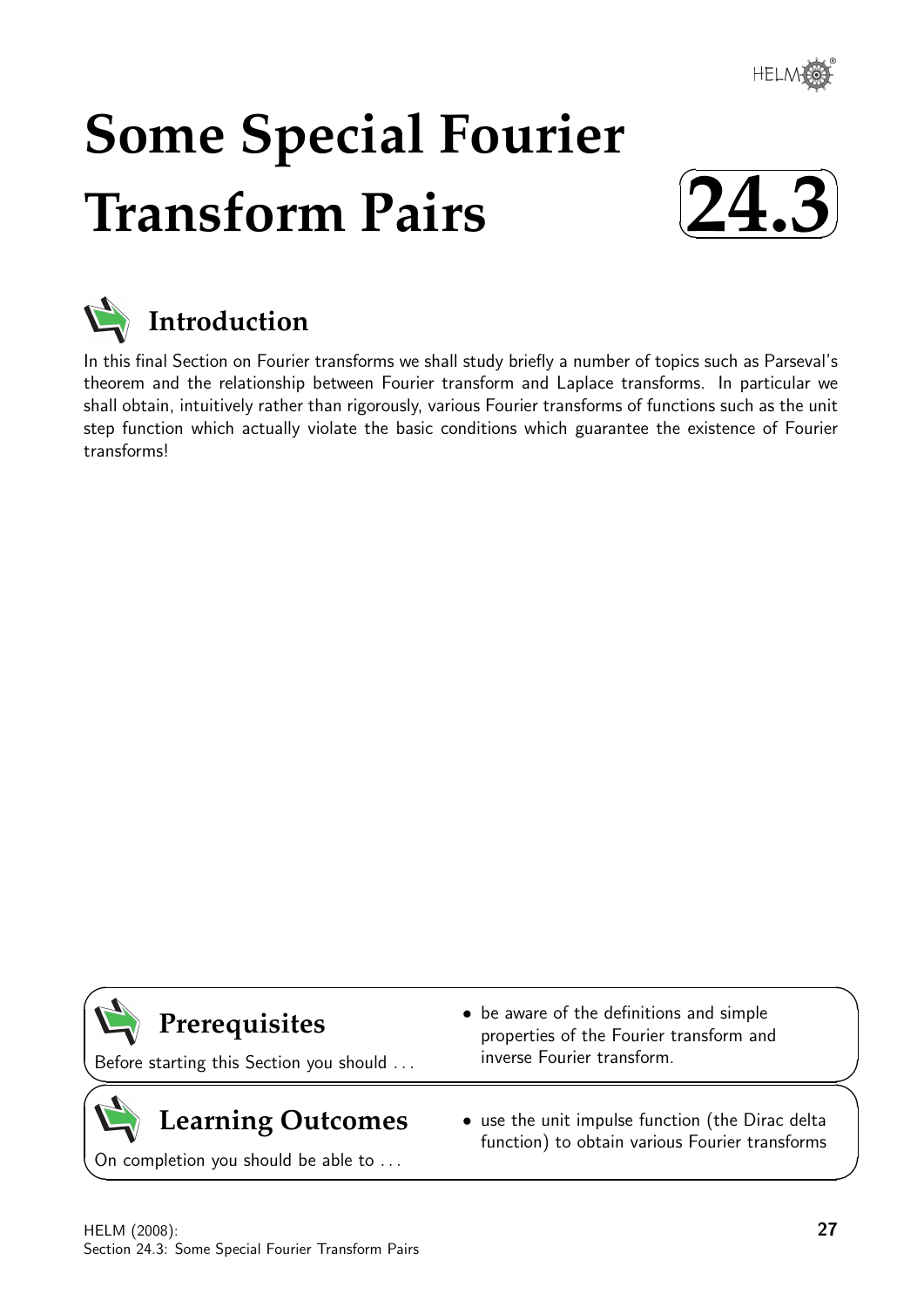## **1. Parseval's theorem**

Recall from HELM 23.2 on Fourier series that for a periodic signal  $f_T(t)$  with complex Fourier coefficients  $c_n(n = 0, \pm 1, \pm 2, ...)$  Parseval's theorem holds:

$$
\frac{1}{T} \int_{-\frac{T}{2}}^{+\frac{T}{2}} f_T^2(t) dt = \sum_{n=-\infty}^{\infty} |c_n|^2,
$$

where the left-hand side is the mean square value of the function (signal) over one period.

For a non-periodic real signal  $f(t)$  with Fourier transform  $F(\omega)$  the corresponding result is

$$
\int_{-\infty}^{\infty} f^2(t)dt = \frac{1}{2\pi} \int_{-\infty}^{\infty} |F(\omega)|^2 d\omega.
$$

This result is particularly significant in filter theory. For reasons that we do not have space to go into, the left-hand side integral is often referred to as the **total energy** of the signal. The integrand on the right-hand side

$$
\frac{1}{2\pi}|F(\omega)|^2
$$

is then referred to as the **energy density** (because it is the frequency domain quantity that has to be integrated to obtain the total energy).



Firstly evaluate the integral on the left-hand side:

Your solution

Answer

$$
\int_{-\infty}^{\infty} f^{2}(t)dt = \int_{0}^{\infty} e^{-2t}dt = \left[\frac{e^{-2t}}{-2}\right]_{0}^{\infty} = \frac{1}{2}.
$$

Now obtain the Fourier transform  $F(\omega)$  and evaluate the right-hand side integral:

Your solution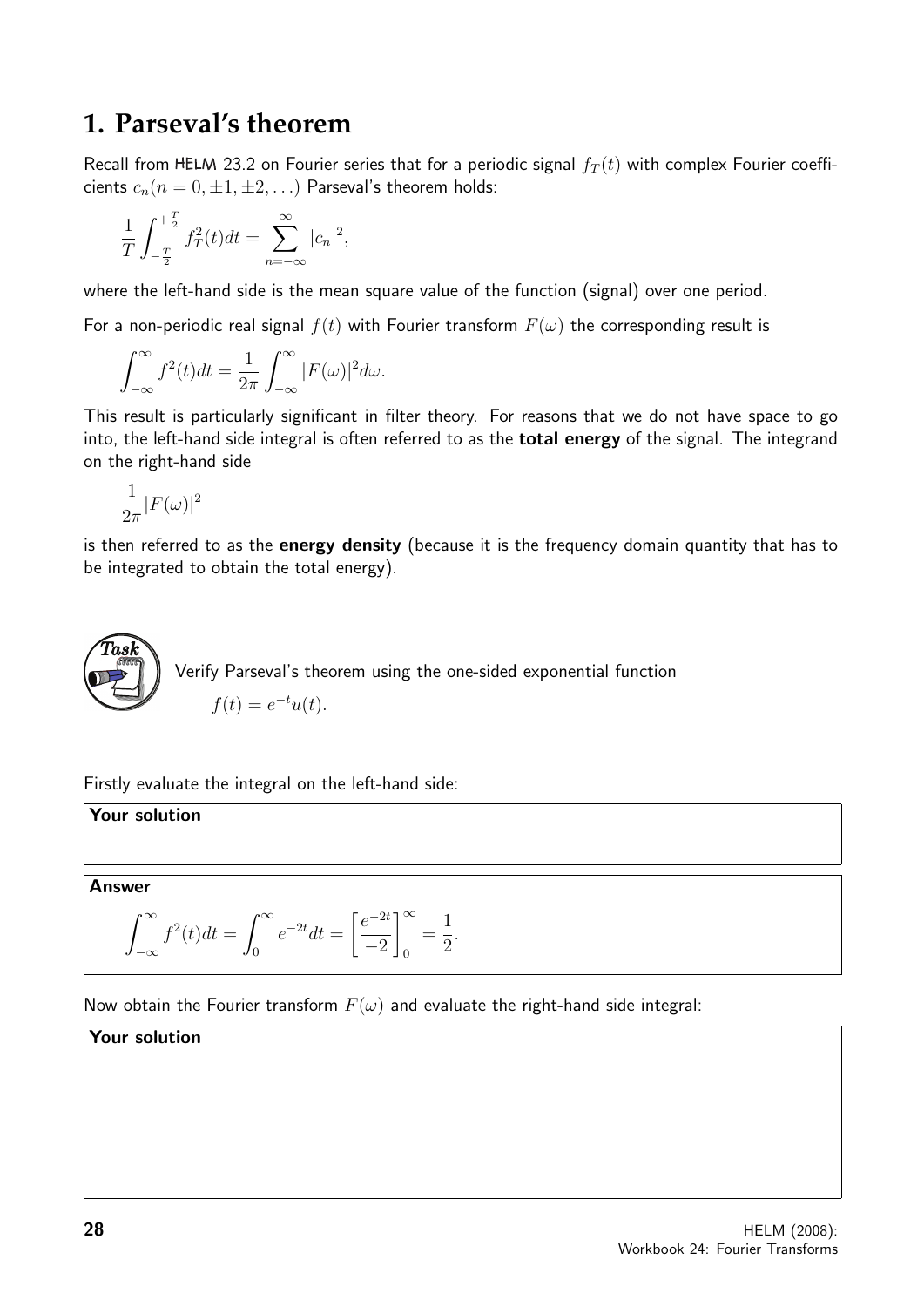

Answer

$$
F(\omega) = \mathcal{F}\{e^{-t}u(t)\} = \frac{1}{1 + i\omega},
$$

so

$$
|F(\omega)|^2 = \frac{1}{(1+i\omega)} \cdot \frac{1}{(1-i\omega)} = \frac{1}{1+\omega^2}.
$$

Then

$$
\frac{1}{2\pi} \int_{-\infty}^{\infty} |F(\omega)|^2 d\omega = \frac{1}{\pi} \int_{0}^{\infty} |F(\omega)|^2 d\omega
$$

$$
= \frac{1}{\pi} \int_{0}^{\infty} \frac{1}{1 + \omega^2} d\omega = \frac{1}{\pi} \left[ \tan^{-1} \omega \right]_{0}^{\infty} = \frac{1}{\pi} \times \frac{\pi}{2} = \frac{1}{2}.
$$

Since both integrals give the same value, Parseval's theorem is verified for this case.

### **2. Existence of Fourier transforms**

Formally, sufficient conditions for the Fourier transform of a function  $f(t)$  to exist are

- (a)  $\int_{-\infty}^{\infty} |f(t)|^2 dt$  is finite
- (b)  $f(t)$  has a finite number of maxima and minima in any finite interval
- (c)  $f(t)$  has a finite number of discontinuities.

Like the equivalent conditions for the existence of Fourier series these conditions are known as Dirichlet conditions.

If the above conditions hold then  $f(t)$  has a unique Fourier transform. However certain functions, such as the unit step function, which violate one or more of the Dirichlet conditions still have Fourier transforms in a more generalized sense as we shall see shortly.

## **3. Fourier transform and Laplace transforms**

Suppose  $f(t) = 0$  for  $t < 0$ . Then the Fourier transform of  $f(t)$  becomes

$$
\mathcal{F}\{f(t)\} = \int_0^\infty f(t)e^{-i\omega t}dt.
$$
\n(1)

As you may recall from earlier units, the Laplace transform of  $f(t)$  is

$$
\mathcal{L}\lbrace f(t)\rbrace = \int_0^\infty f(t)e^{-st}dt.
$$
\n(2)

Comparison of (1) and (2) suggests that for such one-sided functions, the Fourier transform of  $f(t)$ can be obtained by simply replacing s by i $\omega$  in the Laplace transform. An obvious example where this can be done is the function

 $f(t) = e^{-\alpha t}u(t).$ 

HELM (2008): Section 24.3: Some Special Fourier Transform Pairs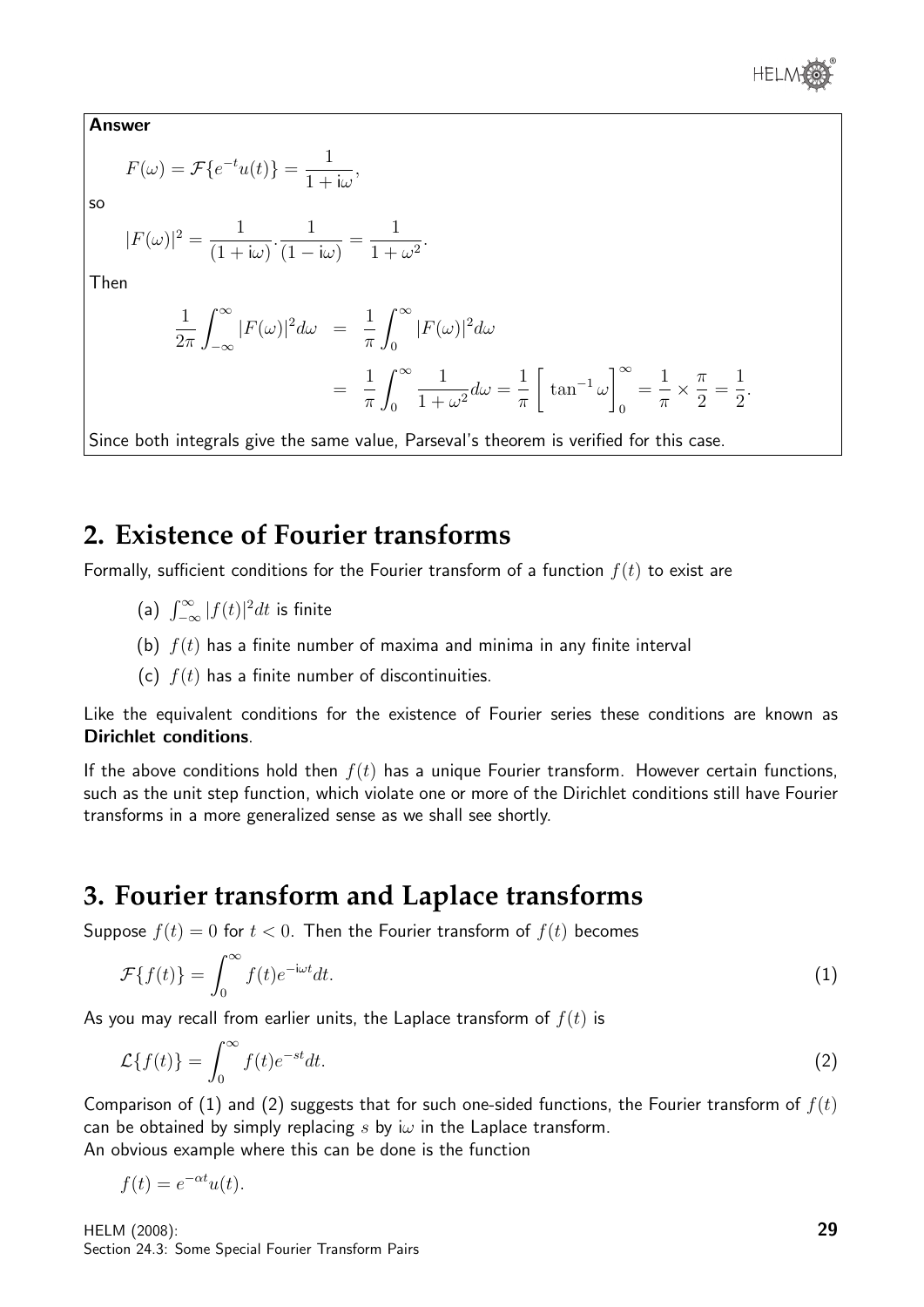In this case  $\mathcal{L}\{f(t)\} = \frac{1}{\sqrt{2\pi}}$  $\alpha + s$  $=F(s)$  and, as we have seen earlier,

$$
\mathcal{F}{f(t)} = \frac{1}{\alpha + i\omega} = F(i\omega).
$$

However, care must be taken with such substitutions. We must be sure that the conditions for the existence of the Fourier transform are met. Thus, for the unit step function,

$$
\mathcal{L}{u(t)} = \frac{1}{s},
$$

whereas,  $\mathcal{F}\{u(t)\} \neq \frac{1}{\cdot \tau}$  $i\omega$ . (We shall see that  $\mathcal{F}\{u(t)\}$  does actually exist but is not equal to  $\frac{1}{\tau}$  $i\omega$ .)

We should also point out that some of the properties we have discussed for Fourier transforms are similar to those of the Laplace transforms e.g. the time-shift properties:

Fourier: 
$$
\mathcal{F}{f(t-t_0)} = e^{-i\omega t_0} F(\omega)
$$
 Laplace:  $\mathcal{L}{f(t-t_0)} = e^{-st_0} F(s)$ .

## **4. Some special Fourier transform pairs**

As mentioned in the previous subsection it is possible to obtain Fourier transforms for some important functions that violate the Dirichlet conditions. To discuss this situation we must introduce the **unit** impulse function, also known as the Dirac delta function. We shall study this topic in an inituitive, rather than rigorous, fashion.

Recall that a symmetrical rectangular pulse

$$
p_a(t) = \begin{cases} 1 & -a < t < a \\ 0 & \text{otherwise} \end{cases}
$$

has a Fourier transform

$$
P_a(\omega) = \frac{2}{\omega} \sin \omega a.
$$

If we consider a pulse whose height is  $\frac{1}{2}$  $2a$ rather than 1 (so that the pulse encloses unit area), then we have, by the linearity property of Fourier transforms,

$$
\mathcal{F}\left\{\frac{1}{2a}p_a(t)\right\} = \frac{\sin \omega a}{\omega a}.
$$

As the value of  $a$  becomes smaller, the rectangular pulse becomes narrower and taller but still has unit area.



Figure 7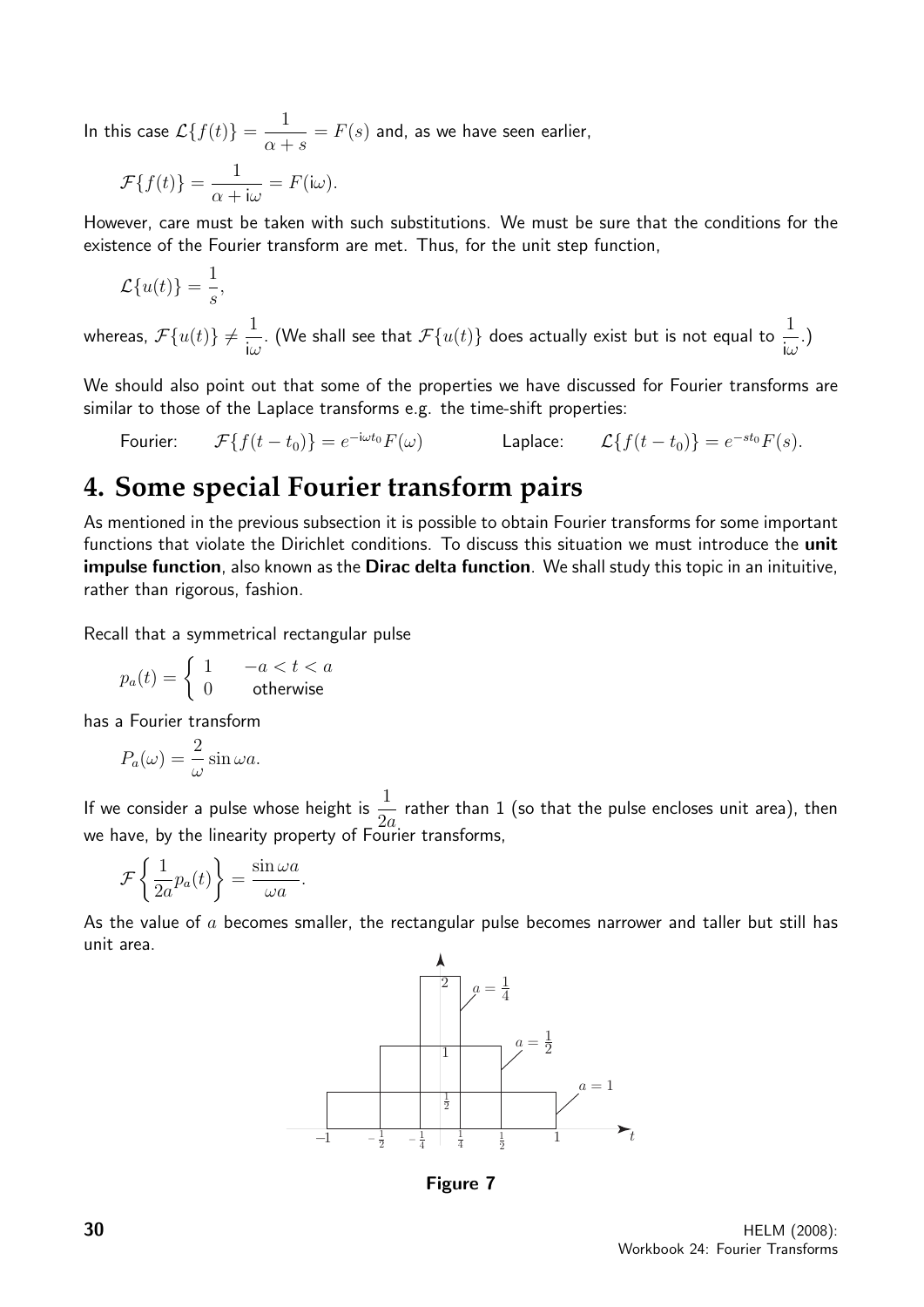

We define the unit impulse function  $\delta(t)$  as

$$
\delta(t) = \lim_{a \to 0} \frac{1}{2a} p_a(t)
$$

and show it graphically as follows:





Then,

$$
\mathcal{F}\{\delta(t)\} = \mathcal{F}\left\{\lim_{a \to 0} \frac{1}{2a} p_a(t)\right\} = \lim_{a \to 0} \mathcal{F}\left\{\frac{1}{2a} p_a(t)\right\}
$$

$$
= \lim_{a \to 0} \frac{\sin \omega a}{\omega a}
$$

$$
= 1.
$$

Here we have assumed that interchanging the order of taking the Fourier transform with the limit operation is valid.

Now consider a shifted unit impulse  $\delta(t-t_0)$ :



Figure 9

We have, by the time shift property

$$
\mathcal{F}\{\delta(t-t_0)\} = e^{-i\omega t_0}(1) = e^{-i\omega t_0}.
$$

These results are summarized in the following Key Point: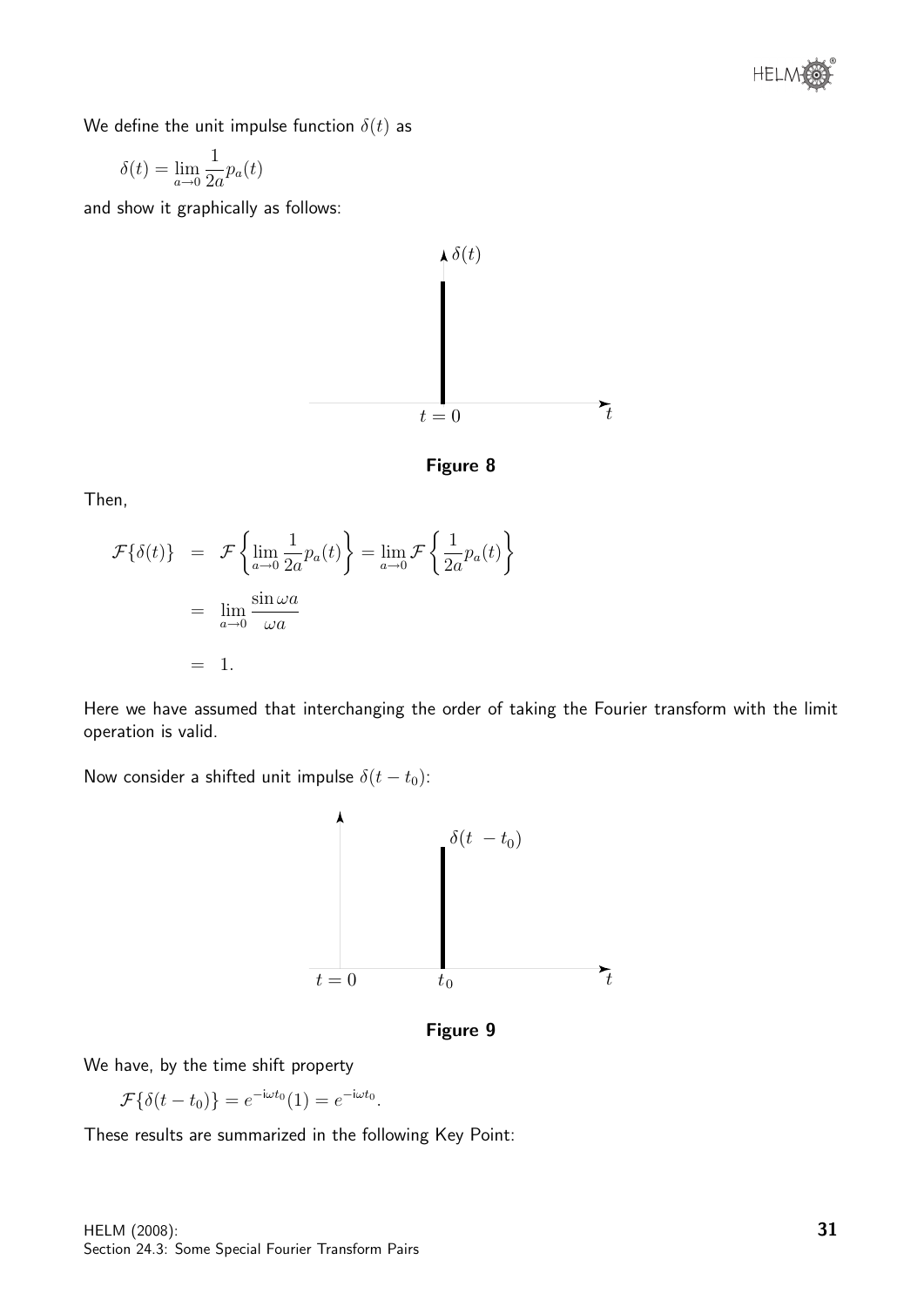

The Fourier transform of a Unit Impulse

$$
\mathcal{F}\{\delta(t - t_0)\} = e^{-i\omega t_0}.
$$
  
If  $t_0 = 0$  then  $\mathcal{F}\{\delta(t)\} = 1.$ 

 $\widehat{T}$ as $\widehat{k}$ 

Apply the duality property to the result

 $\mathcal{F}{\lbrace \delta(t) \rbrace} = 1.$ 

(From the way we have introduced the unit impluse function it must clearly be treated as an even function.)

Your solution

#### Answer

We have  $\mathcal{F}{\lbrace \delta(t) \rbrace} = 1$ . Therefore by the duality property

$$
\mathcal{F}{1} = 2\pi\delta(-\omega) = 2\pi\delta(\omega).
$$

We see that the signal

 $f(t) = 1, \quad -\infty < t < \infty$ 

which is infinitely wide, has Fourier transform  $F(\omega) = 2\pi\delta(\omega)$  which is infinitesimally narrow. This reciprocal effect is characteristic of Fourier transforms.



This result is intuitively plausible since a constant signal would be expected to have a frequency representation which had only a component at zero frequency  $(\omega = 0)$ .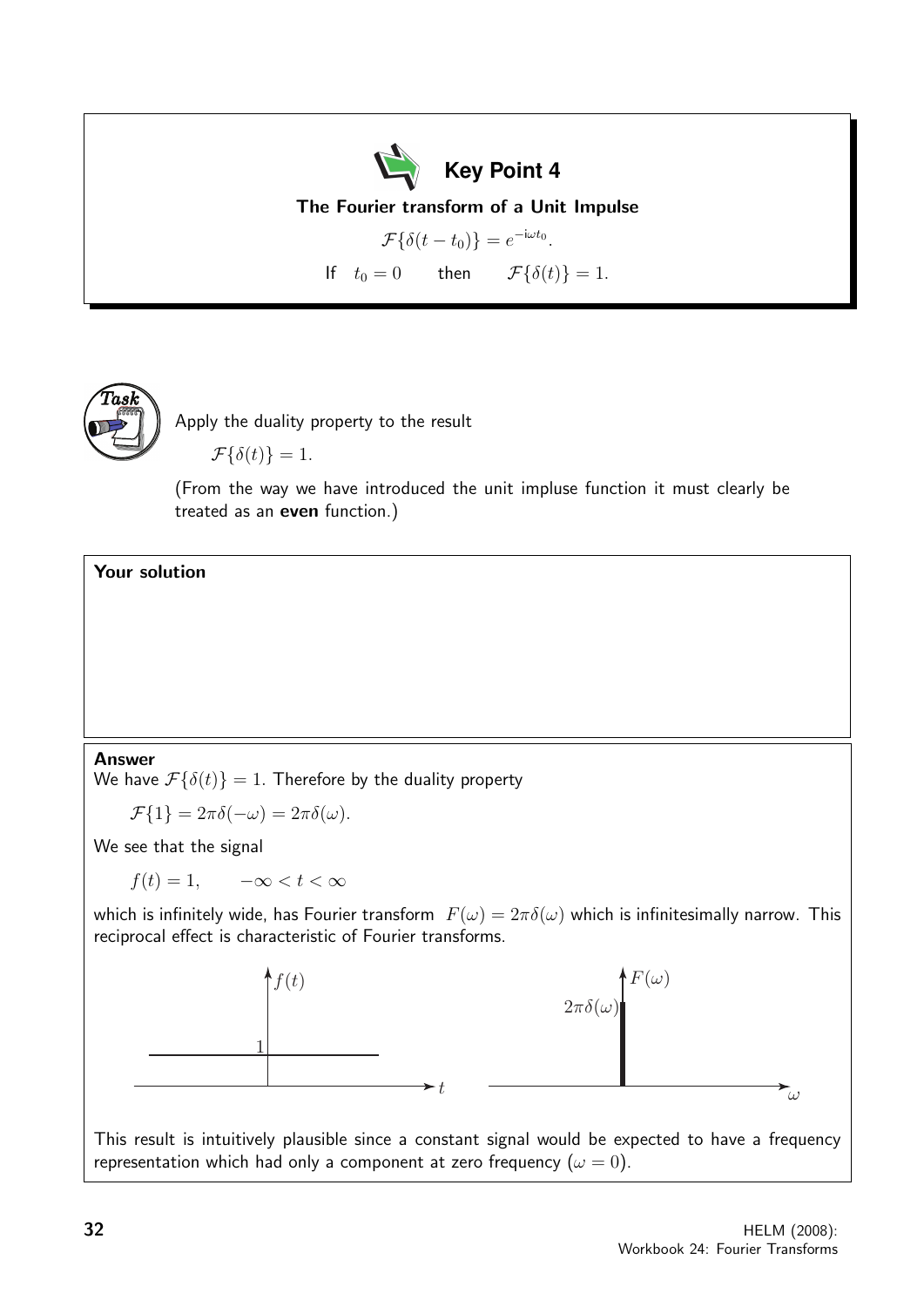



Use the result  $\mathcal{F}{1} = 2\pi \delta(\omega)$  and the frequency shift property to obtain  $\mathcal{F}\{e^{\mathrm{i}\omega_0 t}\}.$ 





Obtain the Fourier transform of a pure cosine wave

 $f(t) = \cos \omega_0 t \qquad -\infty < t < \infty$ 

by writing  $f(t)$  in terms of complex exponentials and using the result of the previous Task.

#### Your solution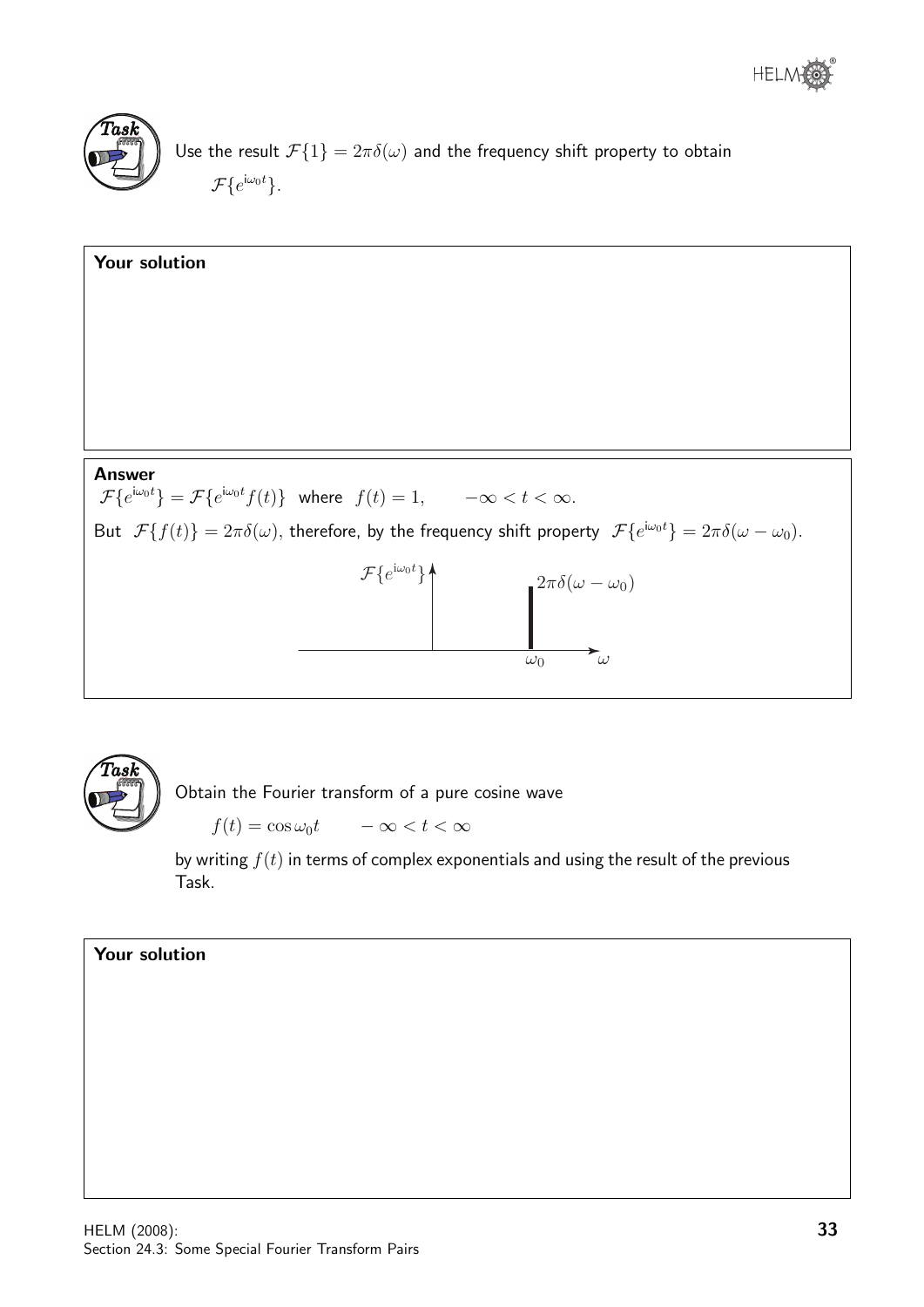

## **5. Fourier transform of the unit step function**

We have already pointed out that although

 $\mathcal{L}{u(t)} = \frac{1}{t}$ s

we cannot simply replace s by i $\omega$  to obtain the Fourier transform of the unit step. We proceed via the Fourier transform of the **signum function** sgn(t) which is defined as



Figure 10

We obtain  $\mathcal{F}\{\text{sgn}(t)\}\$ as follows.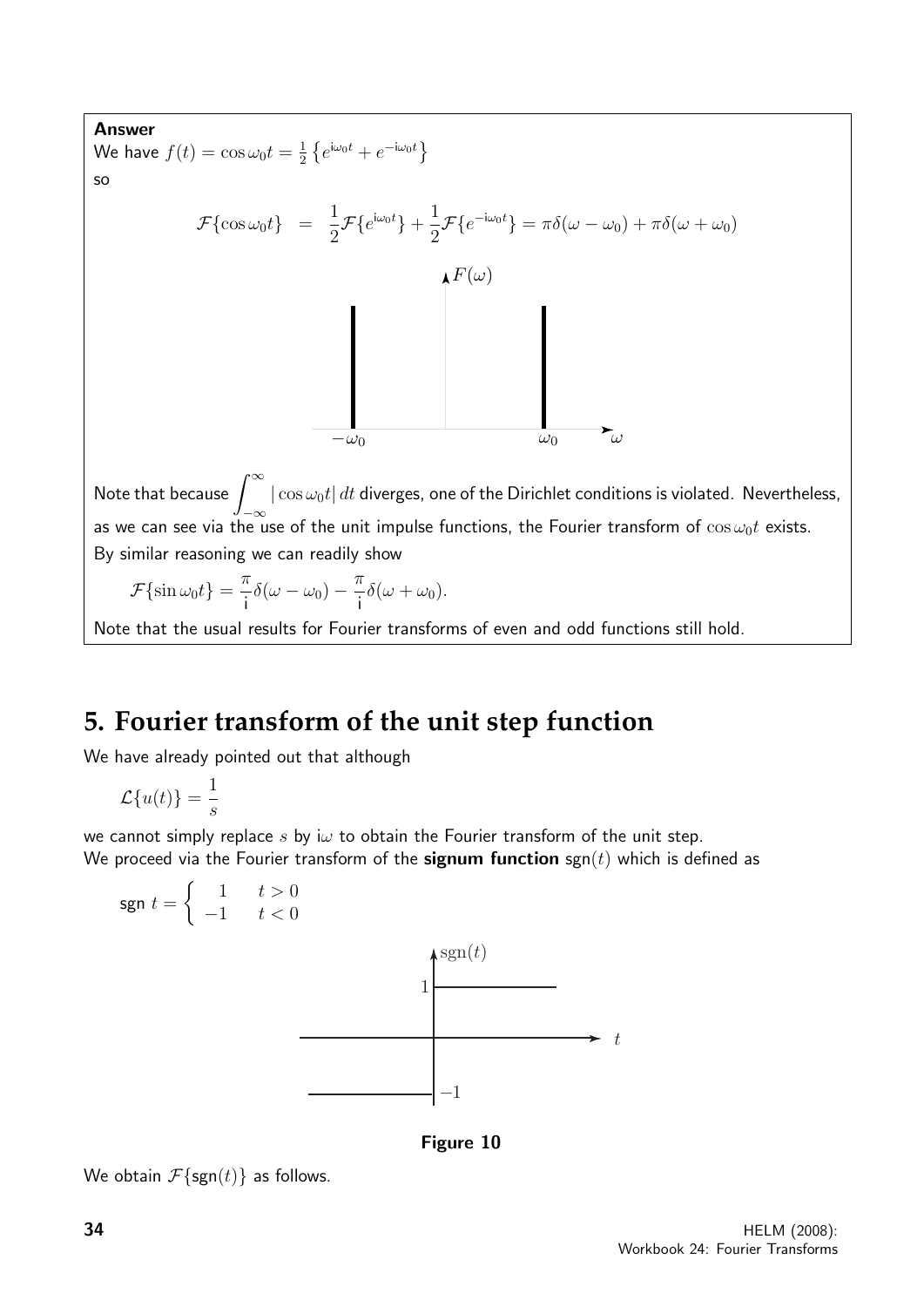Consider the odd two-sided exponential function  $f_{\alpha}(t)$  defined as

$$
f_{\alpha}(t) = \begin{cases} e^{-\alpha t} & t > 0 \\ -e^{\alpha t} & t < 0 \end{cases}
$$

where  $\alpha > 0$ :



Figure 11

By slightly adapting our earlier calculation for the even two-sided exponential function we find

$$
\mathcal{F}{f_{\alpha}(t)} = -\frac{1}{(\alpha - i\omega)} + \frac{1}{(\alpha + i\omega)}
$$

$$
= \frac{-(\alpha + i\omega) + (\alpha - i\omega)}{\alpha^2 + \omega^2}
$$

$$
= -\frac{2i\omega}{\alpha^2 + \omega^2}.
$$

The parameter  $\alpha$  controls how rapidly the exponential function varies:



Figure 12

.

As we let  $\alpha \to 0$  the exponential function resembles more and more closely the signum function. This suggests that

$$
\mathcal{F}\{\text{sgn}(t)\} = \lim_{\alpha \to 0} \mathcal{F}\{f_{\alpha}(t)\}
$$

$$
= \lim_{\alpha \to 0} \left(-\frac{2i\omega}{\alpha^2 + \omega^2}\right) = -\frac{2i}{\omega} = \frac{2}{i\omega}
$$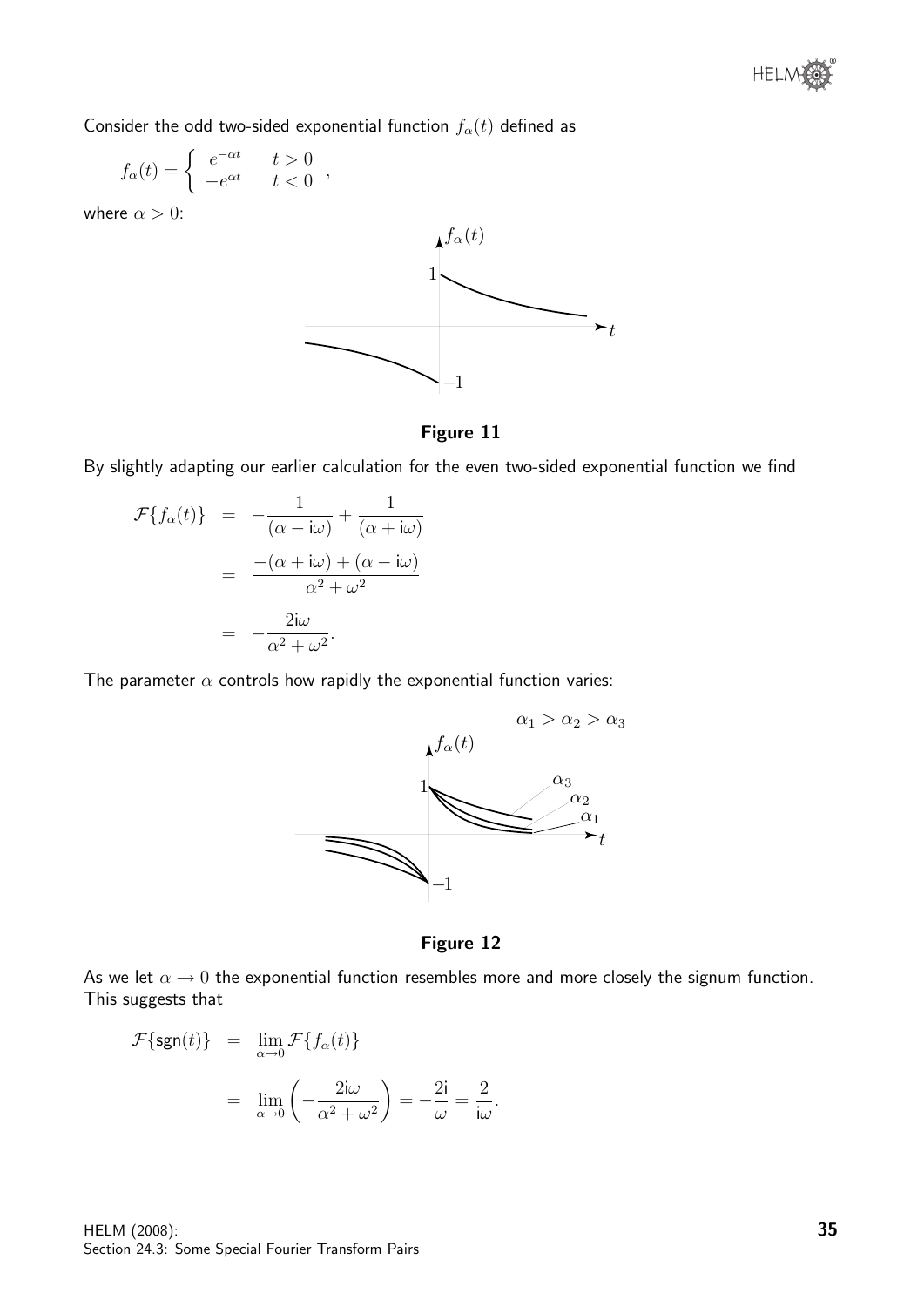

Write the unit step function in terms of the signum function and hence obtain  $\mathcal{F}{u(t)}$ .

First express  $u(t)$  in terms of sgn(t):



Now, using the linearity property of Fourier transforms and previously obtained Fourier transforms, find  $\mathcal{F}{u(t)}$ :

#### Your solution